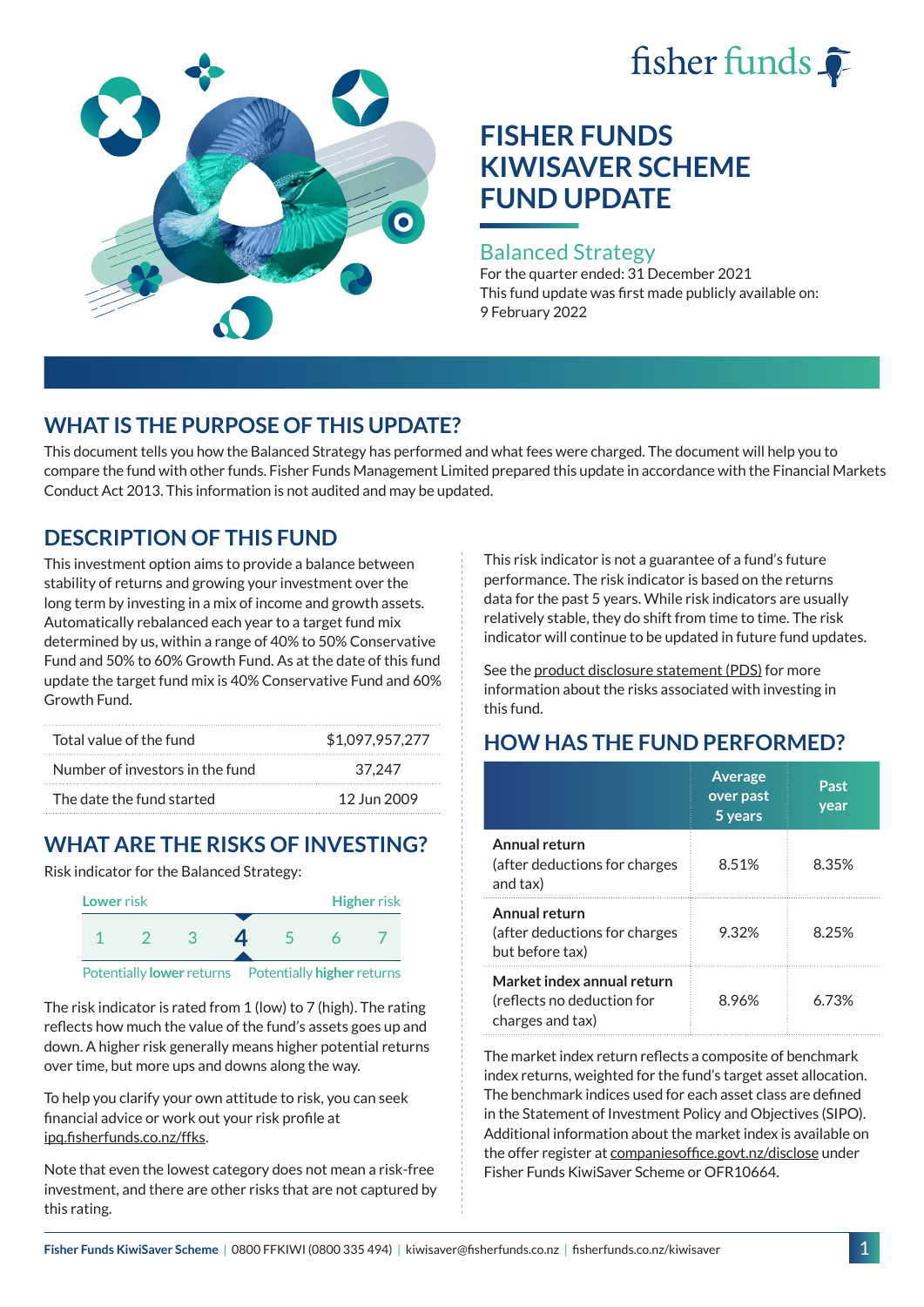## **ANNUAL RETURN GRAPH**



This shows the return after fund charges and tax for the last 10 years ending 31 March. The last bar shows the average annual return for the last 10 years, up to 31 December 2021.

**Important:** This does not tell you how the fund will perform in the future.

Returns in this update are after tax at the highest prescribed investor rate (PIR) of tax for an individual New Zealand resident. Your tax may be lower. The market index return reflects no deduction for charges and tax.

#### **WHAT FEES ARE INVESTORS CHARGED?**

Investors in the Balanced Strategy are charged fund charges that include GST. In the year to 31 March 2021 these were:

|                                                       | % of net asset value   |  |
|-------------------------------------------------------|------------------------|--|
| Total fund charges <sup>1</sup>                       | 1.88%                  |  |
| Which are made up of:                                 |                        |  |
| <b>Total management and</b><br>administration charges | 0.99%                  |  |
| Inding:                                               |                        |  |
| Manager's basic fee                                   | 0.91%                  |  |
| Other management and<br>administration charges        | 0.08%                  |  |
| Total performance-based fees <sup>2</sup>             | 0.89%                  |  |
| <b>Other charges:</b>                                 | \$ amount per investor |  |
| Annual account fee                                    | $$23.40*$              |  |

\* The account fee reduced from \$1.95 per month (\$23.40 per annum) to \$1.50 per month (\$18 per annum) on 1 September 2021.

Small differences in fees and charges can have a big impact on your investment over the long term.

### **EXAMPLE OF HOW THIS APPLIES TO AN INVESTOR**

Sarah had \$10,000 in the fund at the start of the year and did not make any further contributions. At the end of the year, Sarah received a return after fund charges were deducted of \$835 (that is 8.35% of her initial \$10,000). Sarah also paid \$23.40 in other charges. This gives Sarah a total return after tax of \$811.60 for the year.

# **WHAT DOES THE FUND INVEST IN?**

#### **Actual investment mix**

This shows the types of assets that the fund invests in.



\* Other – refers to an investment in a portfolio of listed property and listed infrastructure assets.

#### **Target investment mix**

This shows the mix of assets that the fund generally intends to invest in.



\* Other – refers to an investment in a portfolio of listed property and listed infrastructure assets.